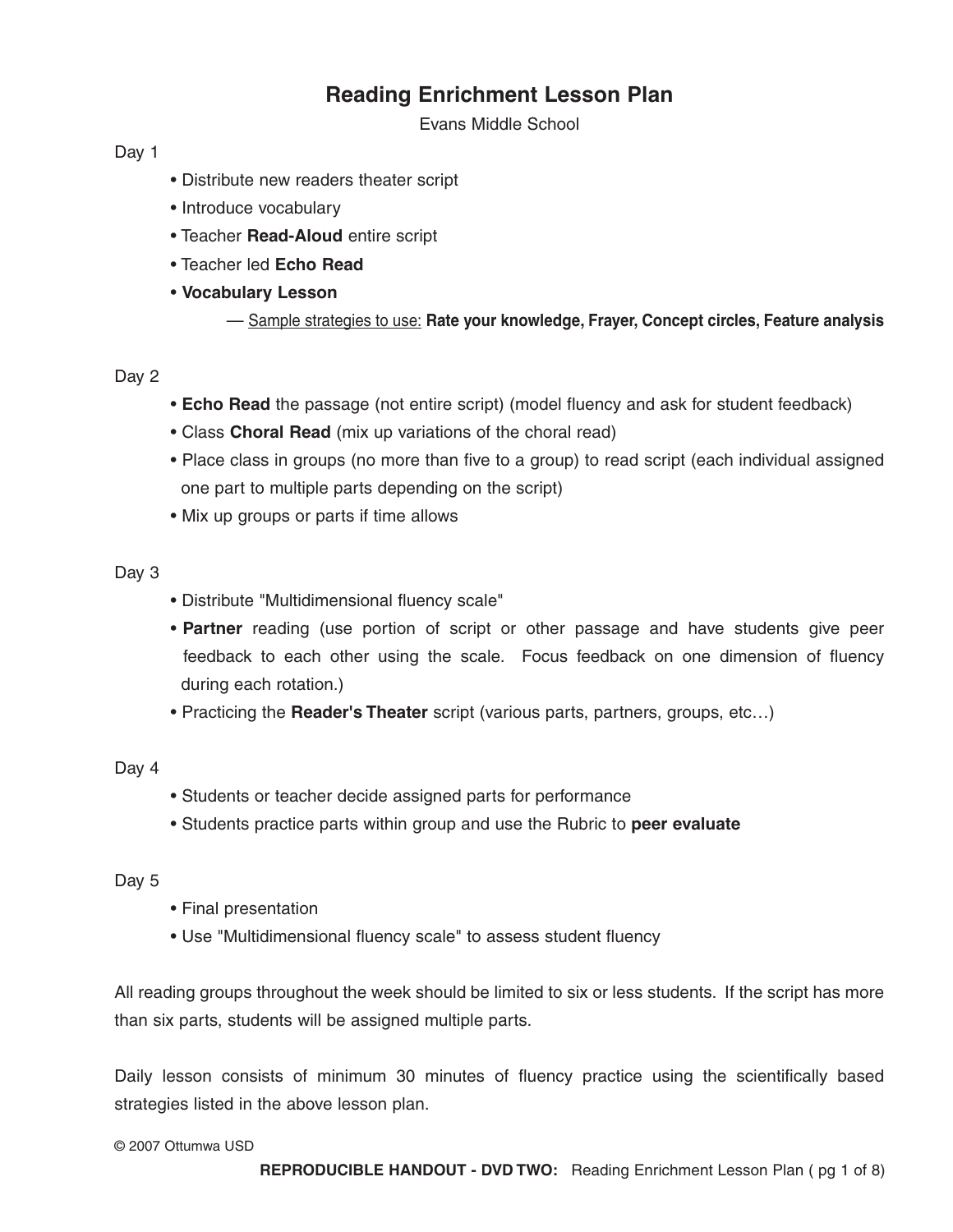# **Scientifically Based Reading Research Fluency Strategies**

## **1. Choral Reading**

Groups of students read the same text aloud. (It is a great way to maximize the amount of reading done per child. Poems and text in the content areas work well.)

> — Designed to improve sight vocabulary, develop effective read aloud skills and ability to sight read aloud.

For improved fidelity:  $\Rightarrow$ 

- point to word as it is spoken
- read those words aloud that are known
- hear others read aloud at the same time to "fill in the blank"

## **2. Echo Reading**

Read one or phrase at a time and the student(s) echoes back the same sentence or phrase, following the words with a finger so that you can be sure he/she is actually reading and not simply mimicking.

For improved fidelity:  $\overline{\mathcal{F}}$ 

- choose a passage
- read one phrase or sentence at a time, as students follow along in their books
- have students echo you reading
- point out changes in pitch, pauses, punctuation, pronunciation of words, and how you chunk
- when passage completed, have students choral read in pairs or small groups

## **3. Paired Reading**

Paired reading is a form of supported reading that involves two readers at opposite ends of the fluency spectrum.

For improved fidelity:  $\Rightarrow$ 

- readers sit side by side
- any text (school assignment, pleasure…)
- top reader adjusts voice to match the reading fluency of the other student
- top reader quickly gives difficult words so fluency is not disrupted
- top reader permits the less able student to maintain control over the reading experience, that student can read on own without support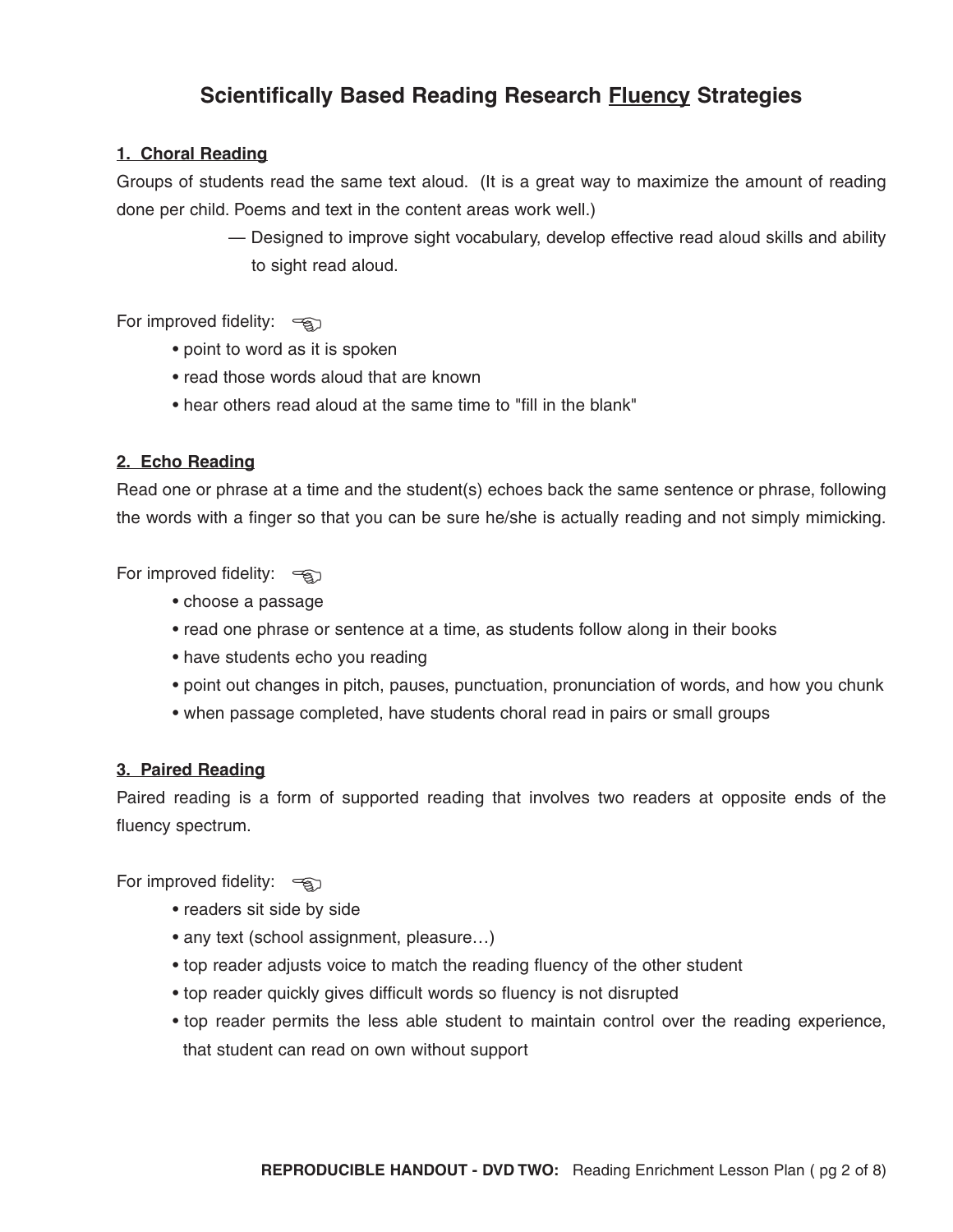## **4. Repeated Reading**

Read orally a short passage several times. With practice the reader reads with greater accuracy, speed, and comprehension. Repeated Reading will increase reading rate and accuracy.

### **5. Phrased Text Reading**

For individual students or small groups, 100 word segments from texts, mark phrase boundaries with slash marks.

For improved fidelity:  $\frac{1}{2}$ 

- practice 10 minutes using child's instructional reading level.
- students having trouble with comprehension may not be putting words together in meaningful phrases or chunks

### **6. Reader's Theater**

Reader's Theater or script reading is a powerful way to use performance reading; useful in all curricula areas. Students read from scripts they hold in their hands.

Why Reader's Theater:

- concern about one's reading is lost as readers become involved in the script
- it takes written word and make them multidimensional
- increase student's skills as readers, writers, listeners, and speakers
- makes knowledge and information come alive
- creates confidence, poise, and power as children work together toward a shared goal
- it helps readers become better readers

For improved fidelity:  $\overline{\mathcal{F}}$ 

- preparation
	- highlight script
	- mark only words you will be reading
	- read through your part silently
	- read your part out loud
	- even before handing out scripts, you may want to read the script entirely to students

### **7. Partner Reading**

Partner reading involves two readers. This strategy emphasizes peer feedback. One reader will read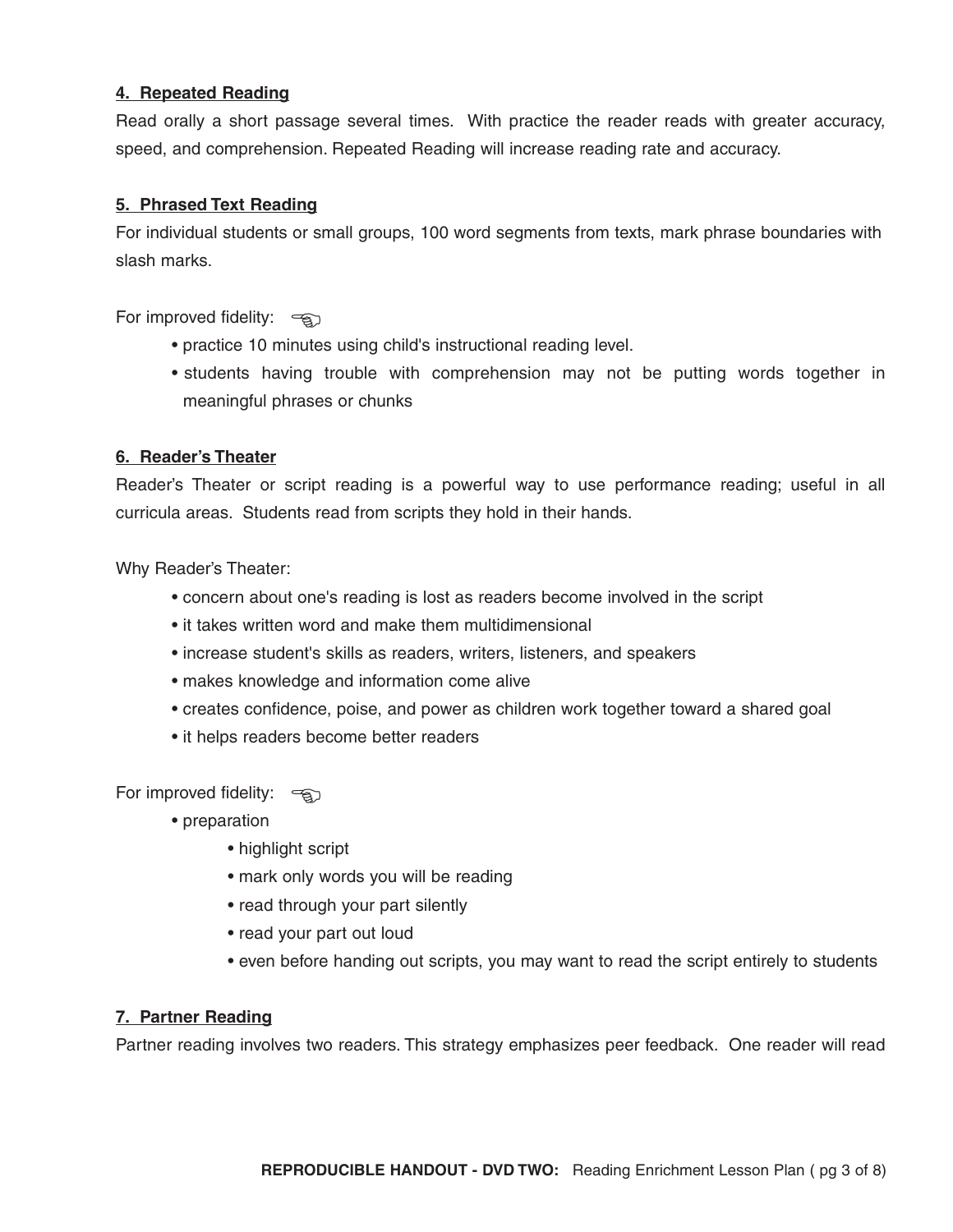a passage and his/her partner will provide feedback using the fluency rubric. After providing feedback the same reader will re-read the passage and the partner will look for improvement and again give feedback. Then reverse roles using same passage.

For improved fidelity:  $\frac{1}{2}$ 

- readers sit side by side
- any text (short passage) (school assignment, pleasure…)
- both readers have a copy of the rubric next to them and refer to the rubric when providing feedback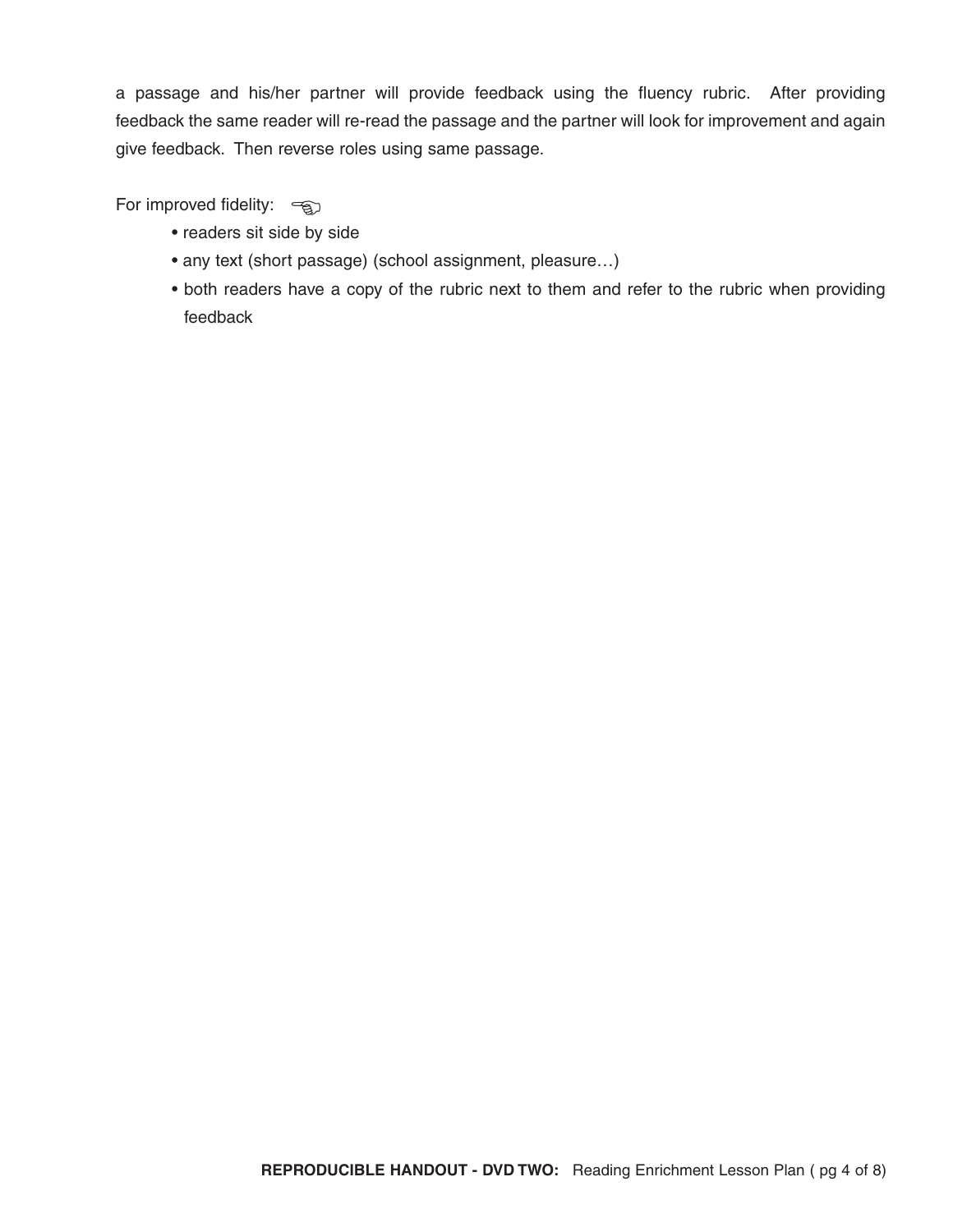## **Multidimensional Fluency Scale**

Use the following subscales to rate reader fluency on the dimensions of fluency. Scores will range from 5 to 20. Scores 10 and above indicate that fluency has been achieved for the grade level of the passage read. Scores below 9 indicate that fluency may be a concern.

Student Name: Score: Score: Date: Date: Date:

### **Accuracy**

- 1. Word recognition accuracy is poor: generally below 85%. Reader clearly struggles in decoding words. Make multiple decoding attempts for many words, usually without success.
- 2. Word recognition accuracy is marginal: 86-90%. Reader struggles on many words. Many unsuccessful attempts at self–correction.
- 3. Word recognition accuracy is good: 91-95%. Self-corrects successfully.
- 4. Word recognition accuracy is excellent: 96%. Self–corrections are few, but successful as nearly all words are read on initial attempt.

### **Phrasing**

- 1. Monotonic, with little sense of phrase boundaries, frequent word–by–word reading; usually exhibits improper stress and intonation that fail to mark ends of sentences and clauses.
- 2. Frequent two- and three–word phrases giving the impression of choppy reading; lacks appropriate stress and intonation that mark ends of sentences and clauses.
- 3. Mixture of run–ons, mid-sentence pause for breath, and possibly some choppiness; reasonable stress and intonation.
- 4. Generally well phrased; mostly in phrase, clause, and sentence units; with adequate attention to expression.

### **Smoothness**

- 1. Frequent extended pauses, hesitations, false starts, sound-outs, repetitions, and/or multiple attempts.
- 2. Several "rough spots" in text where extended pauses, hesitations, etc are more frequent and disruptive.
- 3. Occasional breaks in smoothness caused by difficulties with specific word and/or structures.
- 4. Generally smooth reading wit minimal breaks, but word and structure difficulties are resolved quickly, usually through self-correction.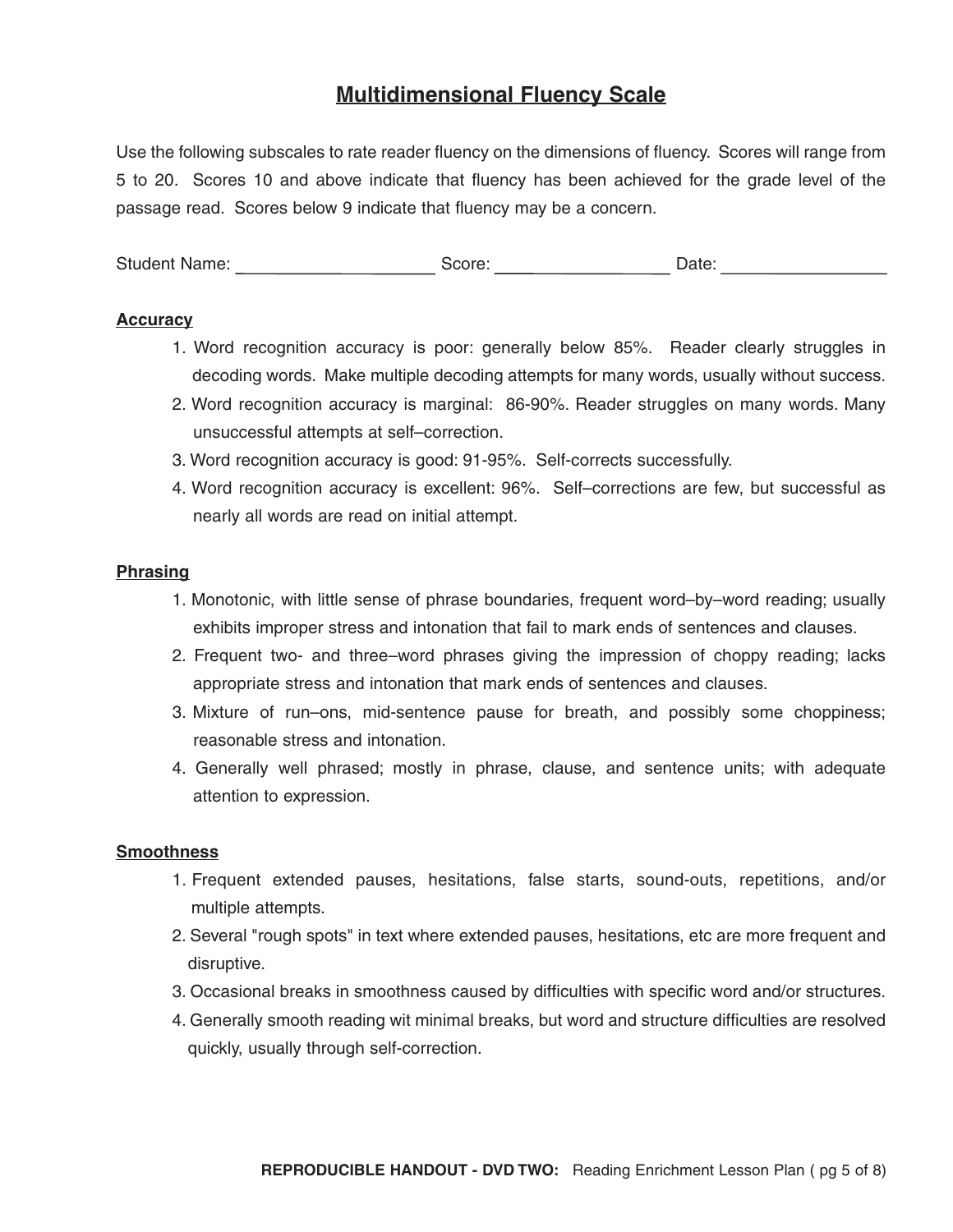## **Pace**

- 1. Slow and laborious.
- 2. Moderately slow (or overly and inappropriately fast).
- 3. Uneven mixture of fast and slow reading.
- 4. Consistently conversational and appropriate.

## **Expression**

- 1. Voice is monotone with no recognition of highlighted words or punctuation.
- 2. Moderate fluctuation in voice tone.
- 3. Moderate fluctuation in voice tone with some recognition of highlighted words and punctuation.
- 4. Voice tone fluctuates with the recognition of highlighted words, phrases and punctuation.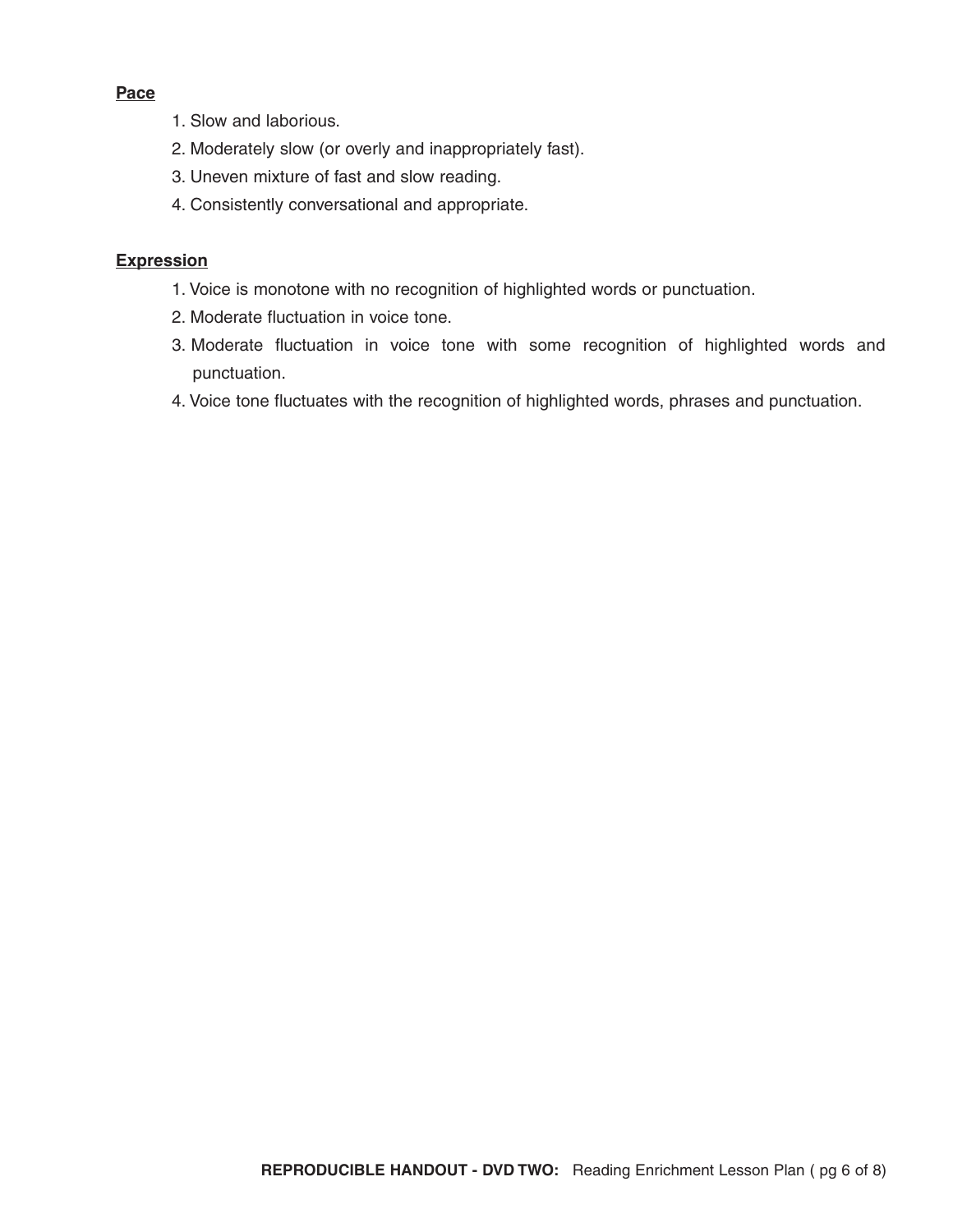

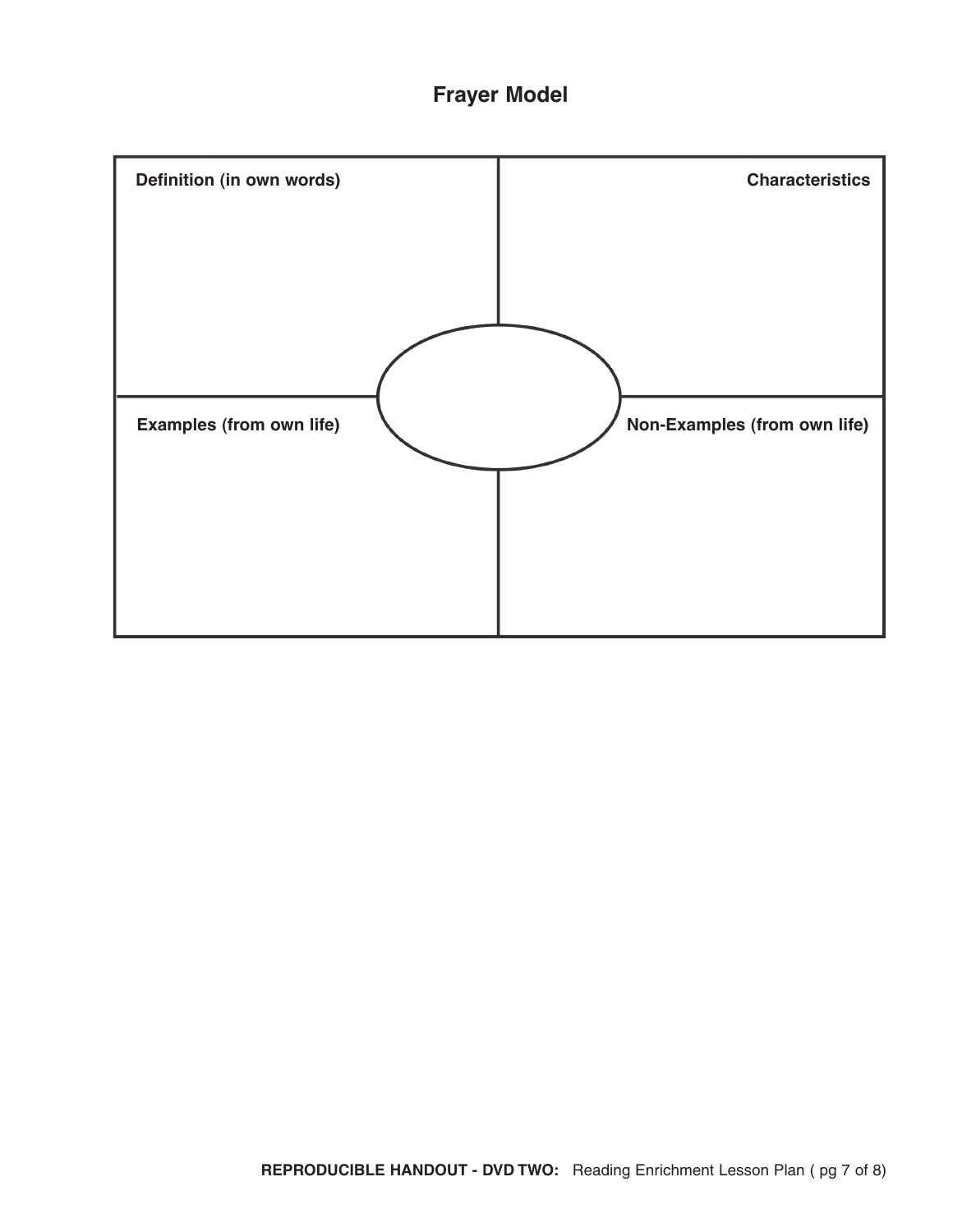## **Rate Your Knowledge**

**Vocabulary Instruction**

"Welcome to Ellis Island"

Directions: Below are some words that you will find in your lesson. Rate your knowledge for each of the words by placing an X under the category you have chosen. When you finish with RYK and are looking for definitions, use the context of the play to help you determine correct definitions.

| Word | Know it<br>Well | Think I Know It | Have Heard/Seen<br>$\mathsf{It}$ | No Clue |
|------|-----------------|-----------------|----------------------------------|---------|
|      |                 |                 |                                  |         |
|      |                 |                 |                                  |         |
|      |                 |                 |                                  |         |
|      |                 |                 |                                  |         |
|      |                 |                 |                                  |         |
|      |                 |                 |                                  |         |
|      |                 |                 |                                  |         |
|      |                 |                 |                                  |         |
|      |                 |                 |                                  |         |
|      |                 |                 |                                  |         |
|      |                 |                 |                                  |         |
|      |                 |                 |                                  |         |
|      |                 |                 |                                  |         |